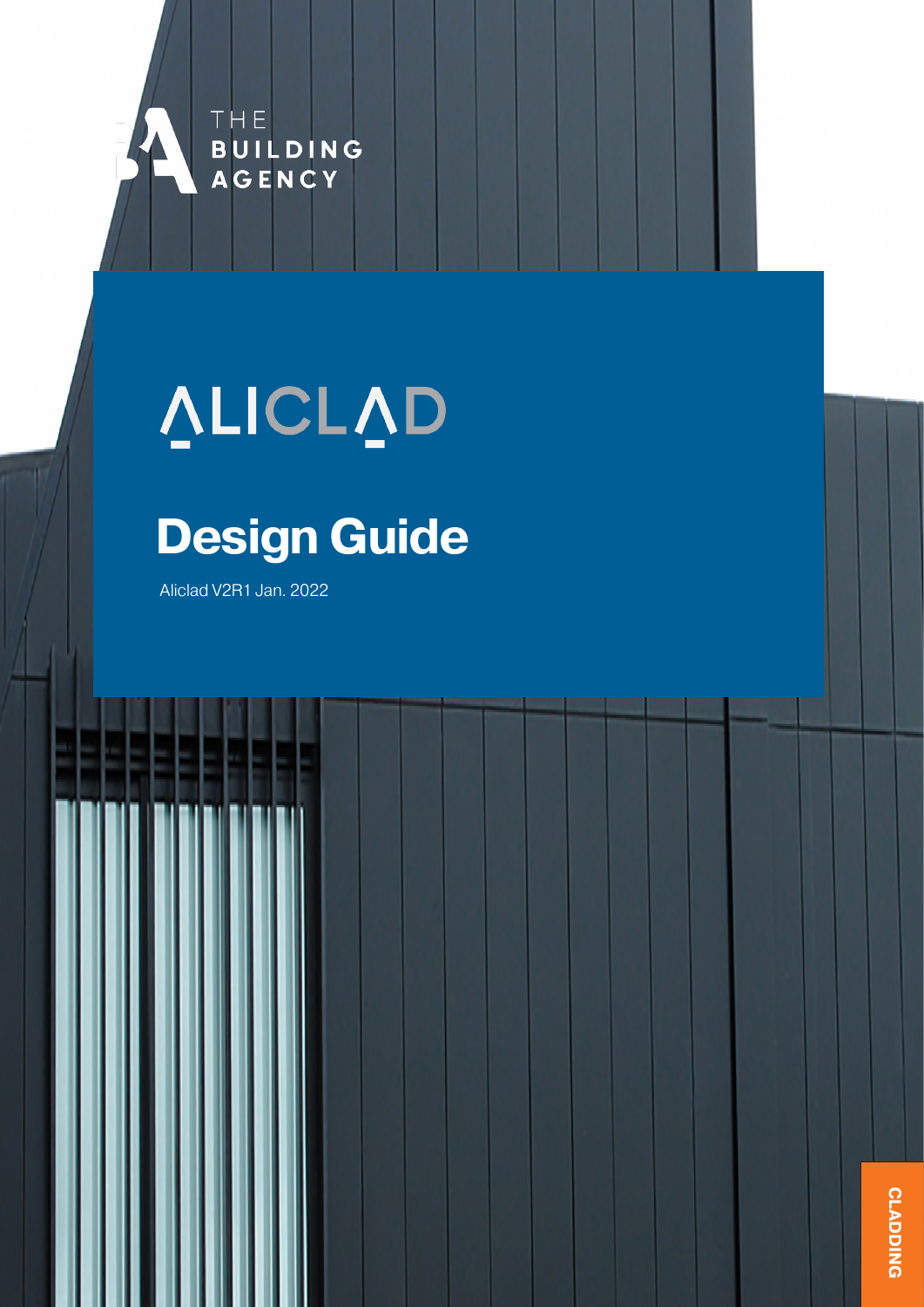## **CONTENTS**

| 13. STORAGE AND HANDLING LASTORAGE AND HANDLING LASTORAGE AND HANDLING LASTORAGE AND HANDLING LASTORAGE AND HANDLING LASTORAGE AND HANDLING LASTORAGE AND HANDLING LASTORAGE AND HANDLING LASTORAGE AND HANDLING LASTORAGE AND |  |
|--------------------------------------------------------------------------------------------------------------------------------------------------------------------------------------------------------------------------------|--|
|                                                                                                                                                                                                                                |  |
|                                                                                                                                                                                                                                |  |
|                                                                                                                                                                                                                                |  |
|                                                                                                                                                                                                                                |  |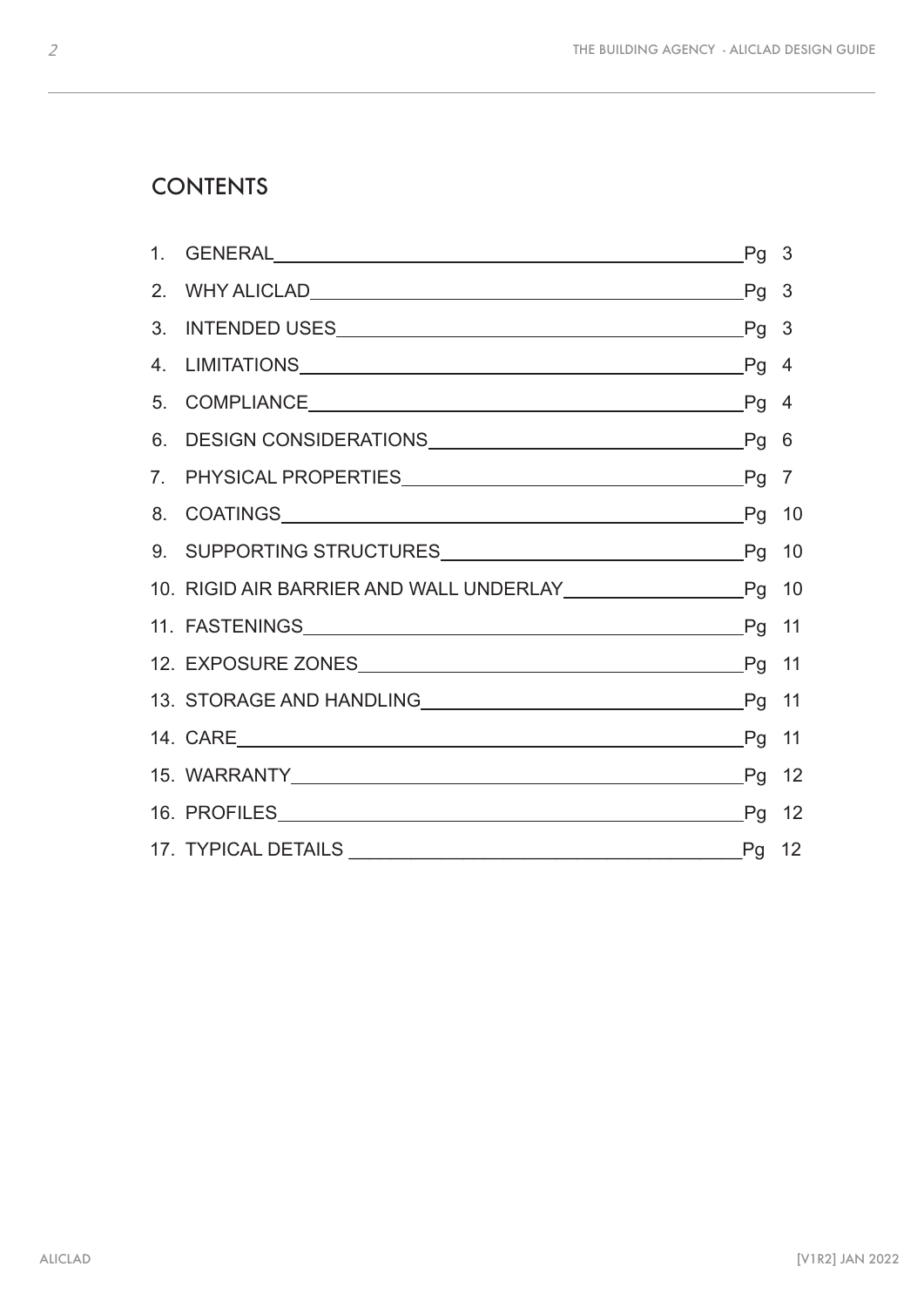## <span id="page-2-0"></span>1. GENERAL

AliClad is a pre-finished aluminium weatherboard cladding system, designed in New Zealand, specifically for New Zealand conditions. AliClad is designed with a full systems approach and includes a unique water management system which efficiently manages water to the exterior. Unlike many cladding materials, AliClad is

## 2. WHY ALICLAD

- AliClad is pre-finished and is available in a range of either standard colours, flat matt or woodgrain, in powder coat available in New Zealand. Custom colours are available on special order to suit most colour charts, consequently offering an almost endless colour options.
- The robust and durable nature of the AliClad system offers a finish which will not crack, bow, or deform, even when exposed to severe conditions.
- Apart from the usual wash-down the AliClad system requires very little maintenance over it's life and will not require re-coating.
- AliClad is an easy-to-install, comprehensive system. While it must be installed by a

## 3. INTENDED USES

The AliClad cladding system is intended for use as a drained, ventilated & pressure equalised cavity based cladding for both residential and commercial buildings.

It is suitable for use in all wind zones up to and including extra high wind

unaffected by dark colours and does not demand a minimum LRV.

AliClad contributes to the compliance of a properly designed building envelope system in accordance with the requirements of the New Zealand Building code as laid out in Section 5 of this document.

licensed building practitioner, it does not require a specialist installer. The unique water management system around windows and doors can allow for fitting of windows either before or after the cladding is fixed.

- Since the AliClad profiles can be used both vertically and horizontally, the AliClad system easily lends itself to mix and match vertical and horizontal options. A selection of multiple profile types allows freedom of design.
- Easy junctions to most other cladding types.
- The optimal system engineering and the unique design of the cavity batten, allows for increased performance over other weatherboard systems.

zones as described in NZS-3604 and for specific design applications over ULS 2.5 kPa. Within the scope of testing and with verified design, the AliClad system may be suitable for use in multi-storey situations.

ALICLAD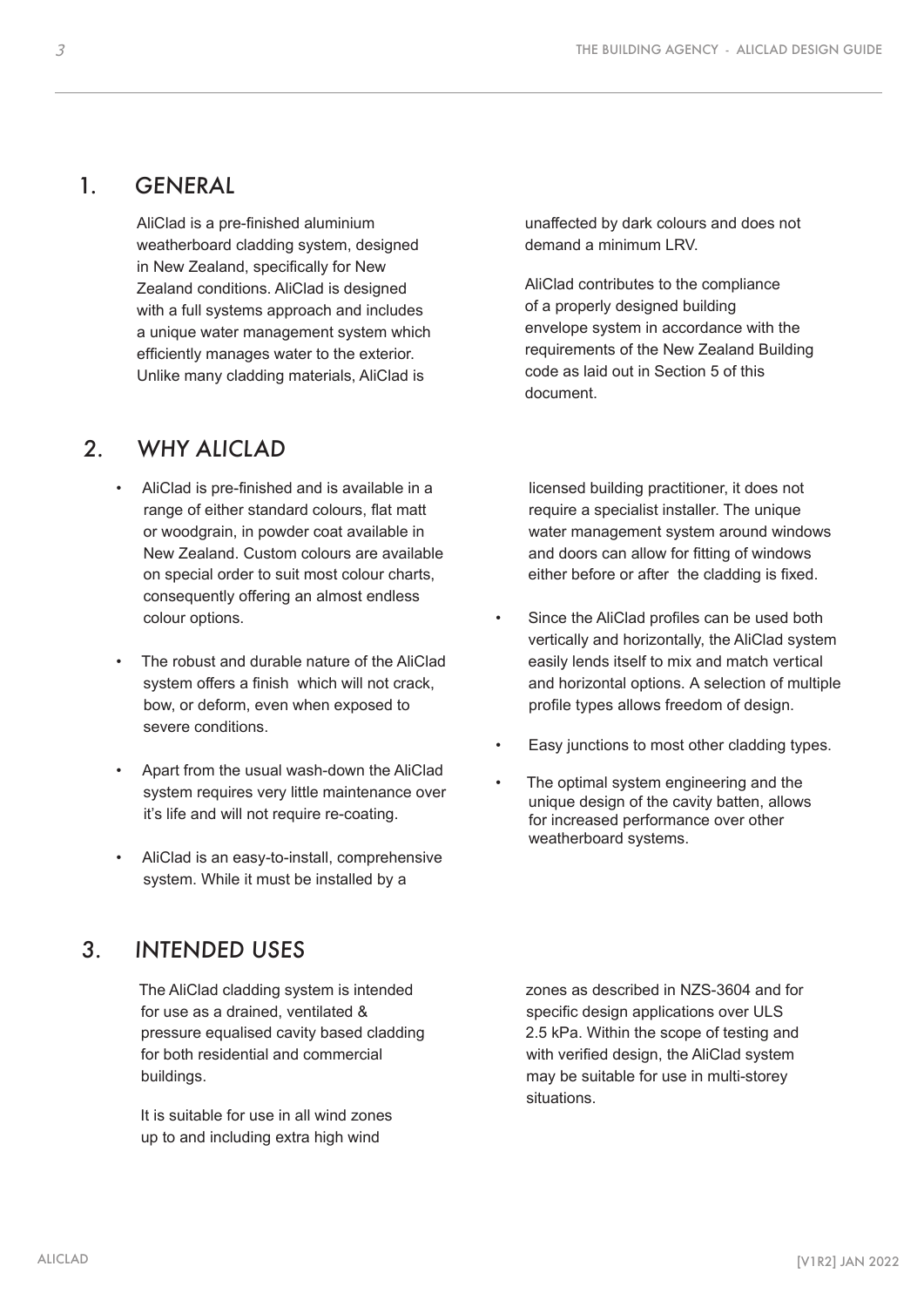#### 4. LIMITATIONS

AliClad must be installed by a Licensed Building Practitioner (LBP) who is licensed to install claddings and fully conversant with drained, ventilated & pressure equalised cavity systems. The AliClad system must be installed in complete accordance with the most recent edition of the AliClad Installation Guide. Components of the system cannot be substituted. The AliClad system is suitable for buildings with a maximum score of 20 on the risk matrix as per E2/AS1.

Where components and materials are

not supplied by the manufacturer of the system, they must in all cases meet the requirements of the building code and be verified by that manufacturer as suitable and fit for purpose. Use of the system is limited to wind zones up to and including extra high. Where wind speeds exceed 55 m/s, extra high or ± over ULS 2.5 kPa; a suitably qualified professional must be engaged for a specific design.

Building or elevations with a risk factor scoring over 20 should consider a re-design of the building or a specific design option.

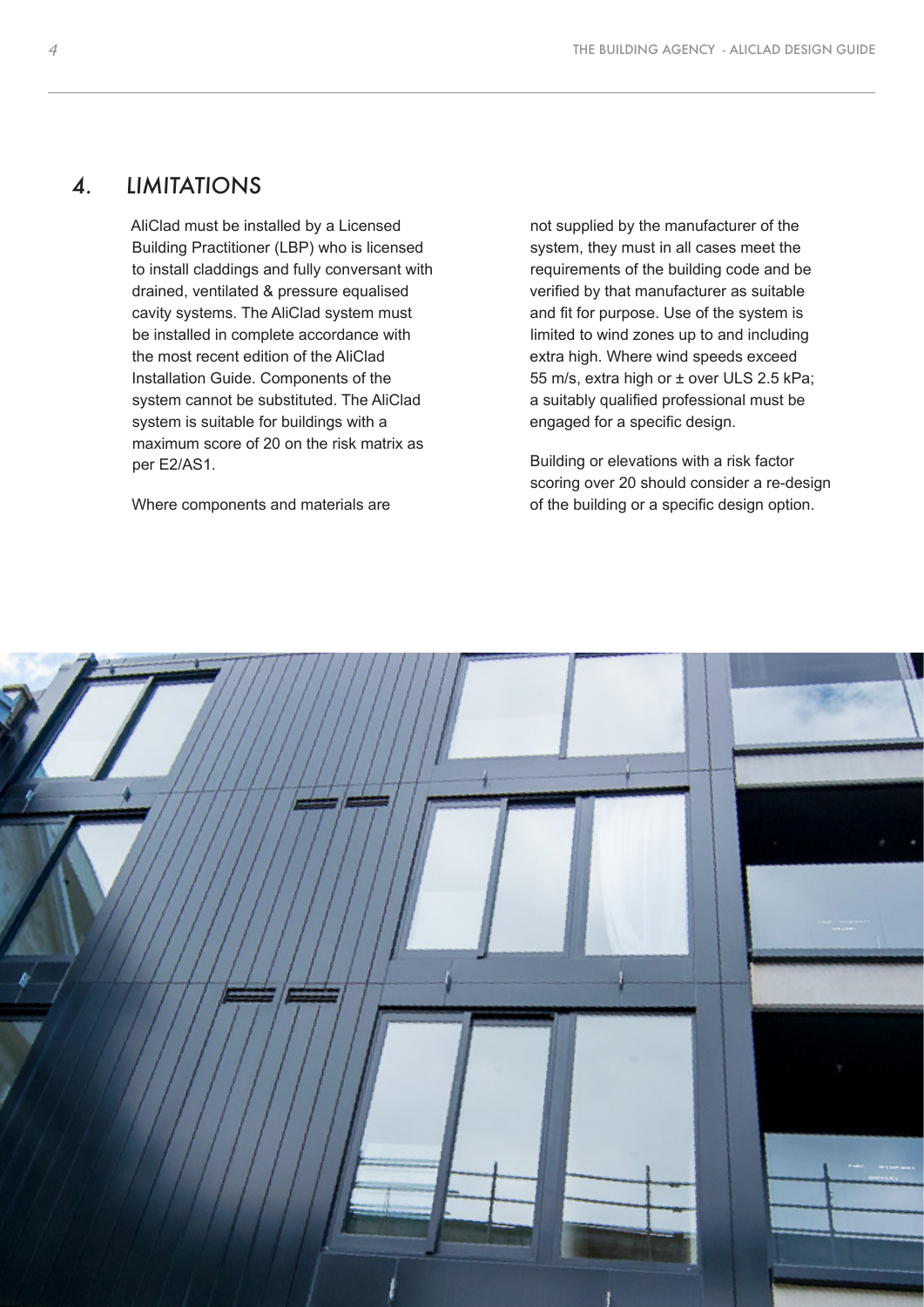## 5. COMPLIANCE

| <b>COMPLIANCE WITH NZBC</b>  |                                                                                               |                                      |                                                                                                                                         |  |
|------------------------------|-----------------------------------------------------------------------------------------------|--------------------------------------|-----------------------------------------------------------------------------------------------------------------------------------------|--|
| <b>NZBC SECTION</b>          | <b>NZBC CLAUSE</b>                                                                            | <b>BASIS OF</b><br><b>COMPLIANCE</b> | <b>TEST</b>                                                                                                                             |  |
| <b>B1 - STRUCTURE</b>        | $-B1.1$ (a, b, c)<br>$-B1.2$<br>$-B1.3.1$<br>$-B1.3.2$                                        | Alternative<br>Solution              | NZS4284 Testing<br>Pending                                                                                                              |  |
| <b>B2 - DURABILITY</b>       | $-B2.1$<br>$-B2.2$<br>$-B2.3.1$<br>$-B2.3.2$                                                  | Alternative<br>Solution              | NZS4284 Testing<br>Pending<br>Please refer to<br><b>Full Compliance</b><br>Pathway Statement<br>for details of fixings<br>and supports. |  |
| $C3$ - $FIRE$<br>PERFORMANCE | $-C1(a, b)$<br>$-C3.1$<br>$-C3.2$<br>$-C3.3$                                                  | Acceptable<br>Solution C/AS1         | <b>BS8414 Testing</b><br>Pending                                                                                                        |  |
| E2 - WEATHERING              | $-E2.1$<br>$-E2.2$<br>$-E2.3.2$<br>$-E2.3.3$<br>$-E2.3.5$<br>$-E2.3.6$<br>$-E2.3.7$ (a, b, c) | Verification<br>Method               | NZS4284 Testing<br>Pending                                                                                                              |  |

\* Request a full set of compliance documents or refer to our website at www.buildingagency.co.nz.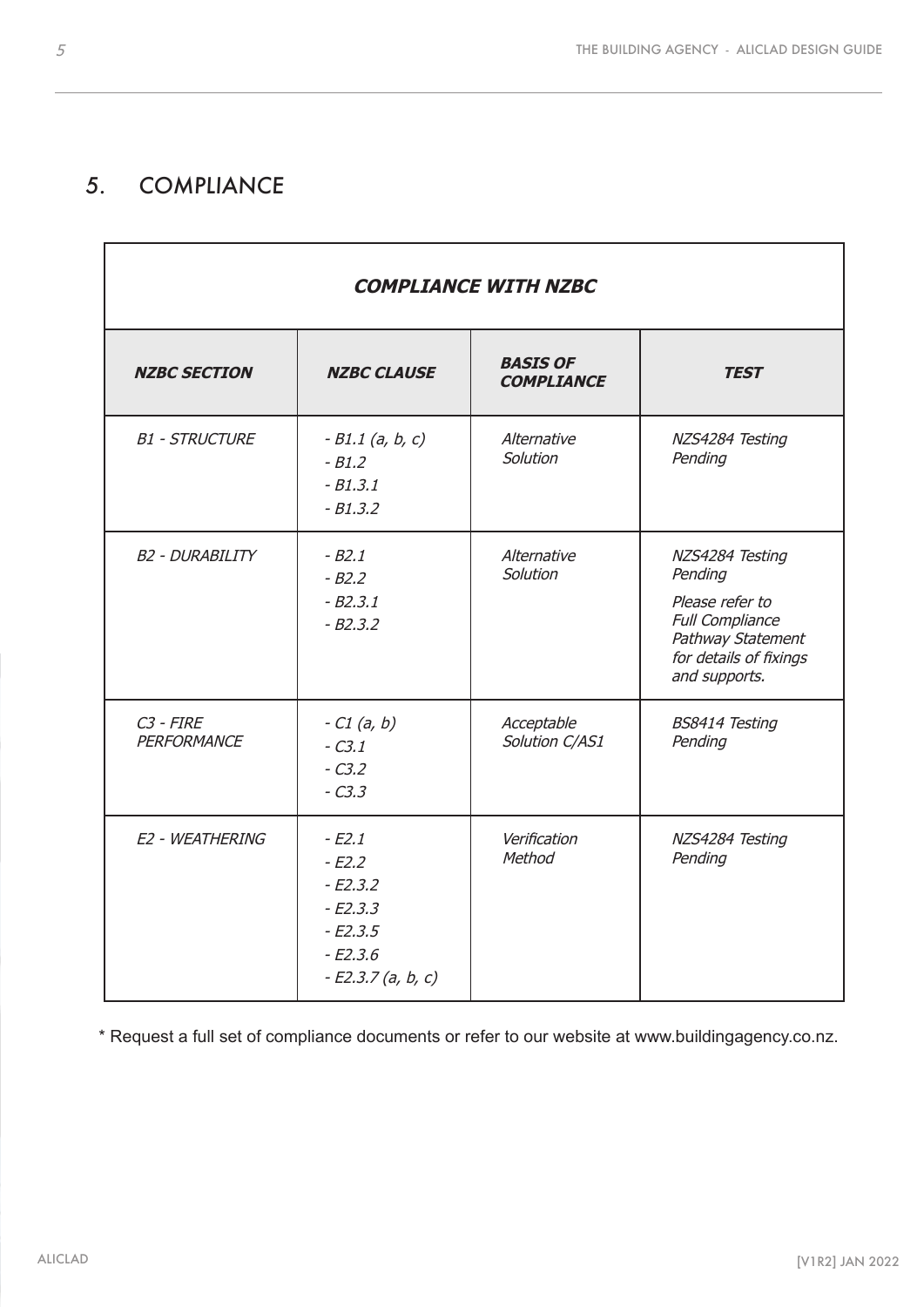#### 6. DESIGN CONSIDERATIONS

It is the responsibility of the designer to ensure that the AliClad Cladding System is appropriate for the intended application.

It is the designers responsibility to ensure that any specific detailing is appropriate where other claddings are used in conjunction or where design demands different detailing not included in this guide.

The designer should ensure that wind zone and differential pressures are taken into consideration for each and every elevation. Consideration should be given to shrinkage of framing and Thermal expansion at horizontal joints, particularly those at mid-floor junctions. Continuous cladding over the mid-floor should be avoided.

Where total wall heights exceed either 7 metres or two floor levels, the drained cavity must drain at a continuous horizontal interstorey joint.

While the AliClad system is highly versatile and will accommodate most situations, designers should always consider wall lengths, and window and door openings in relation to board width modules to ensure ease of installation

and overall aesthetics. Ventilation to the cavity must be provided at the at the top and bottom of walls of walls and where drained horizontal joints occur.

It is the responsibility of the specifier to identify moisture related risks associated with any particular building design. Wall construction design must effectively manage moisture, Exterior environments of the building, particularly in buildings that have a higher risk of wind driven rain penetration or that are artificially heated or cooled.

Walls must include those provisions as required by the NZBC Acceptable Solution E2/ AS1 'External Moisture'.

In addition all wall openings, penetrations, junctions, connections, windowsills, heads and jambs must incorporate appropriate flashings for waterproofing. The other materials, components and installation methods used to manage moisture in external walls, must comply with the requirements of relevant standards and the NZBC.

## 7. PHYSICAL PROPERTIES

#### Material Properties

| Aluminium Grade                    | 606375      |
|------------------------------------|-------------|
| Weatherboard Metal Thickness 2.2mm |             |
| Total System Mass (approx)         | $4.2$ kg/M2 |

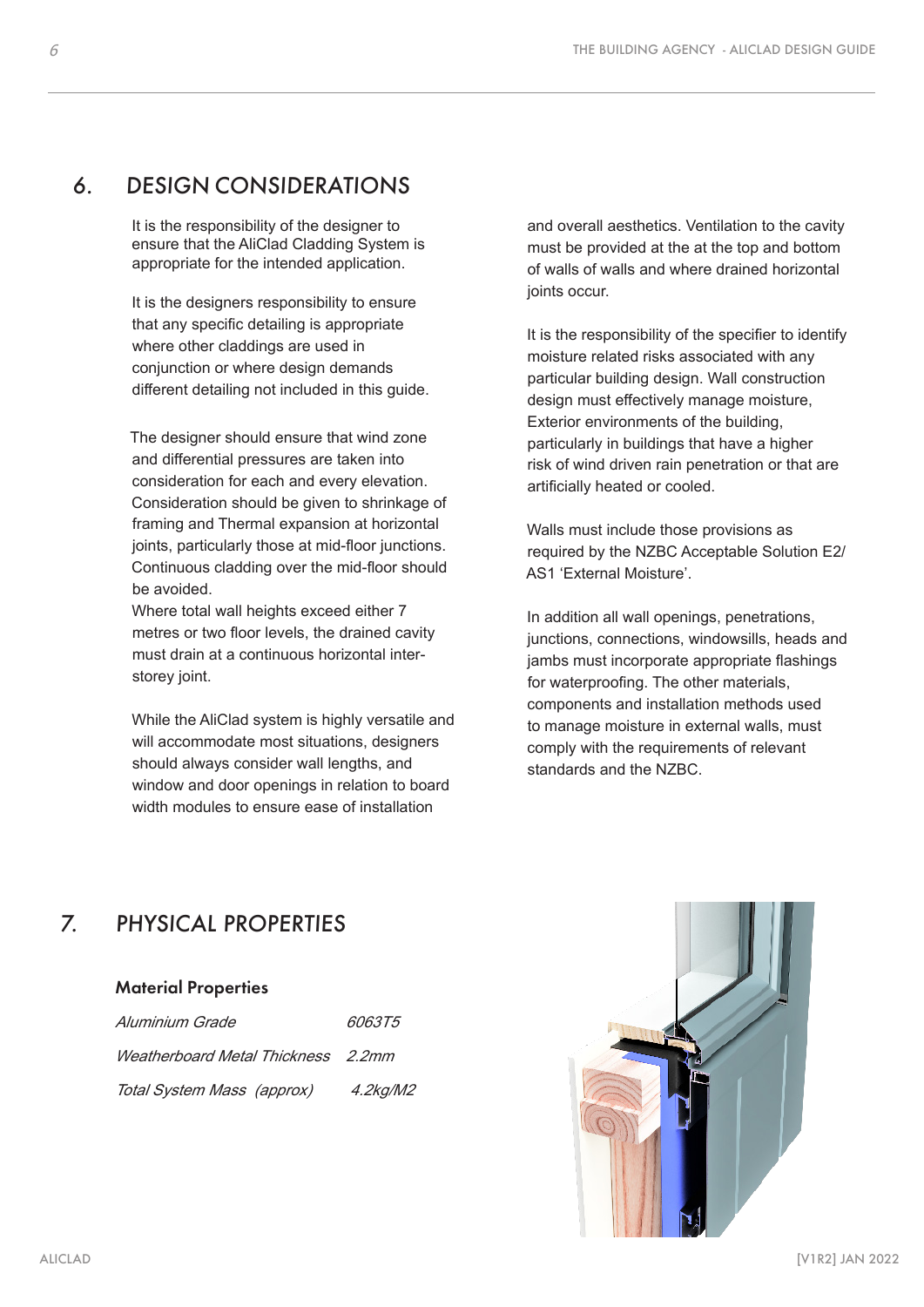#### Maximum Spans (Span Tables – Timber Structure 20mm Cavities)

#### \* Design Assumptions:

- 1. The wind pressures are for external wind only. Internal pressures will not be applied to the cladding and assumed to be resisted by the internal lining.
- 2. Load on each panel is uniformly distributed.
- 3. The span/deflection limit for SLS wind load is 250mm for aluminium battens/zincalume tophats and L/175 for the AliClad boards, with the serviceability wind load equal to 68% of the ULS wind load.
- 4. SS304 10g x 20mm HexTek SD Screw 10mm Hex (AliClad board to AlphaRail 20/Zincalume top-hat.
- 5. Timber studs at 600mm o/c, timber nogs at 800mm o/c, Timber is assumed Radiata Pine (Group J4 for withdrawal, group 5 in shear).

| TABLE 1: AliClad vertically or horizontally aligned timber or plastic batten. |                       |             |             |              |  |
|-------------------------------------------------------------------------------|-----------------------|-------------|-------------|--------------|--|
|                                                                               | V136                  | <b>V200</b> | <b>S200</b> | <b>BB200</b> |  |
| <b>WIND ZONE</b>                                                              | <b>ALLOWABLE SPAN</b> |             |             |              |  |
| Low                                                                           | 2200                  | <i>2200</i> | 2200        | <i>2200</i>  |  |
| <b>Medium</b>                                                                 | 2000                  | <i>2000</i> | 2000        | <i>2000</i>  |  |
| <b>High</b>                                                                   | <i>1800</i>           | <i>1800</i> | <i>1800</i> | <i>1800</i>  |  |
| <b>Very High</b>                                                              | 1600                  | <i>1600</i> | 1600        | <i>1600</i>  |  |
| <b>Extra High</b>                                                             | <i>1400</i>           | <i>1400</i> | <i>1400</i> | <i>1400</i>  |  |

1. SS304 10g x 75mm HexTek Screw 10mm Hex (35mm minimum embedment), screw fixing at every AliClad board.

2. Table is applicable for non-structural H3.1 Timber and extruded plastic cavity packer battens either of which form a nominal 20mm cavity.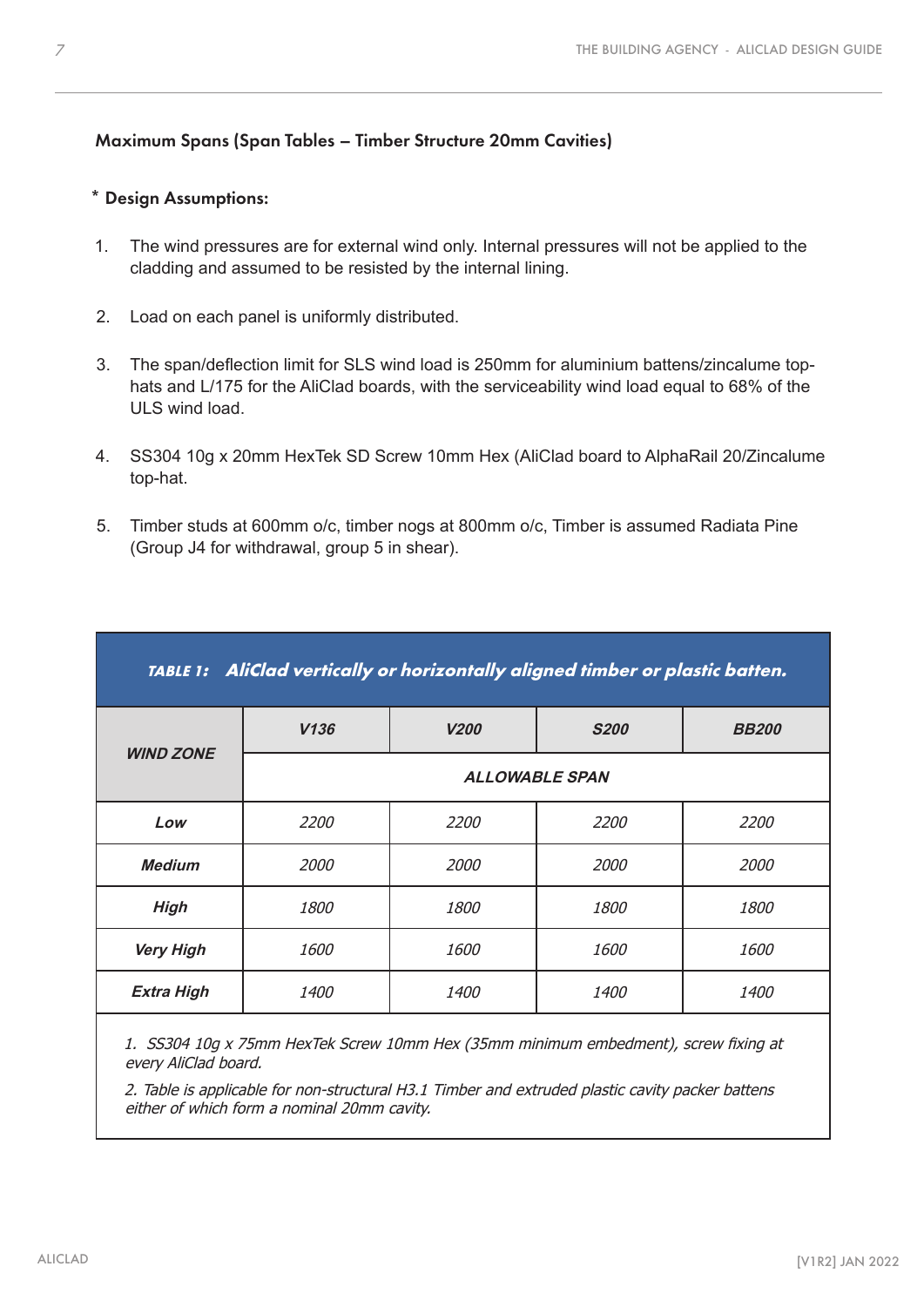| <b>Vertically Aligned AlphaRail20</b><br><b>TABLE 2:</b>              |                       |             |             |              |  |
|-----------------------------------------------------------------------|-----------------------|-------------|-------------|--------------|--|
|                                                                       | V136                  | <b>V200</b> | <b>S200</b> | <b>BB200</b> |  |
| <b>WIND ZONE</b>                                                      | <b>ALLOWABLE SPAN</b> |             |             |              |  |
| Low                                                                   | 2200                  | 2200        | 2200        | 2200         |  |
| <b>Medium</b>                                                         | 1600                  | 1600        | 1600        | 1600         |  |
| <b>High</b>                                                           | 1200                  | 1200        | 1200        | <i>1200</i>  |  |
| <b>Very High</b>                                                      | 1000                  | <i>1000</i> | 1000        | <i>1000</i>  |  |
| 800<br><b>Extra High</b><br>800<br>800                                |                       | 800         |             |              |  |
| SS304 12g x 60mm HexTek Screw 10mm Hex (35mm minimum embedment)<br>1. |                       |             |             |              |  |

2. AlphaRail20 - 20mm Aluminium cavity battens, fixed at every stud at 600mm o/c

| TABLE 3: Vertically Aligned AliClad on OMEGA Zincalume Top-hat |             |                       |             |              |  |
|----------------------------------------------------------------|-------------|-----------------------|-------------|--------------|--|
| <b>WIND ZONE</b>                                               | V136        | <b>V200</b>           | <b>S200</b> | <b>BB200</b> |  |
|                                                                |             | <b>ALLOWABLE SPAN</b> |             |              |  |
| Low                                                            | 2200        | <i>2200</i>           | 2200        | <i>2200</i>  |  |
| <b>Medium</b>                                                  | 1600        | <i>1600</i>           | 1600        | <i>1600</i>  |  |
| <b>High</b>                                                    | 1200        | <i>1200</i>           | 1200        | <i>1200</i>  |  |
| <b>Very High</b>                                               | <i>1000</i> | <i>1000</i>           | <i>1000</i> | 1000         |  |
| <b>Extra High</b>                                              | 800         | 800                   | 800         | 800          |  |
|                                                                |             |                       |             |              |  |

1. SS304 2-10g x 60mm HexTek Screw 10mm Hex (35mm minimum embedment)

2. Zincalume tophat fixed at every stud, at 600mm o/c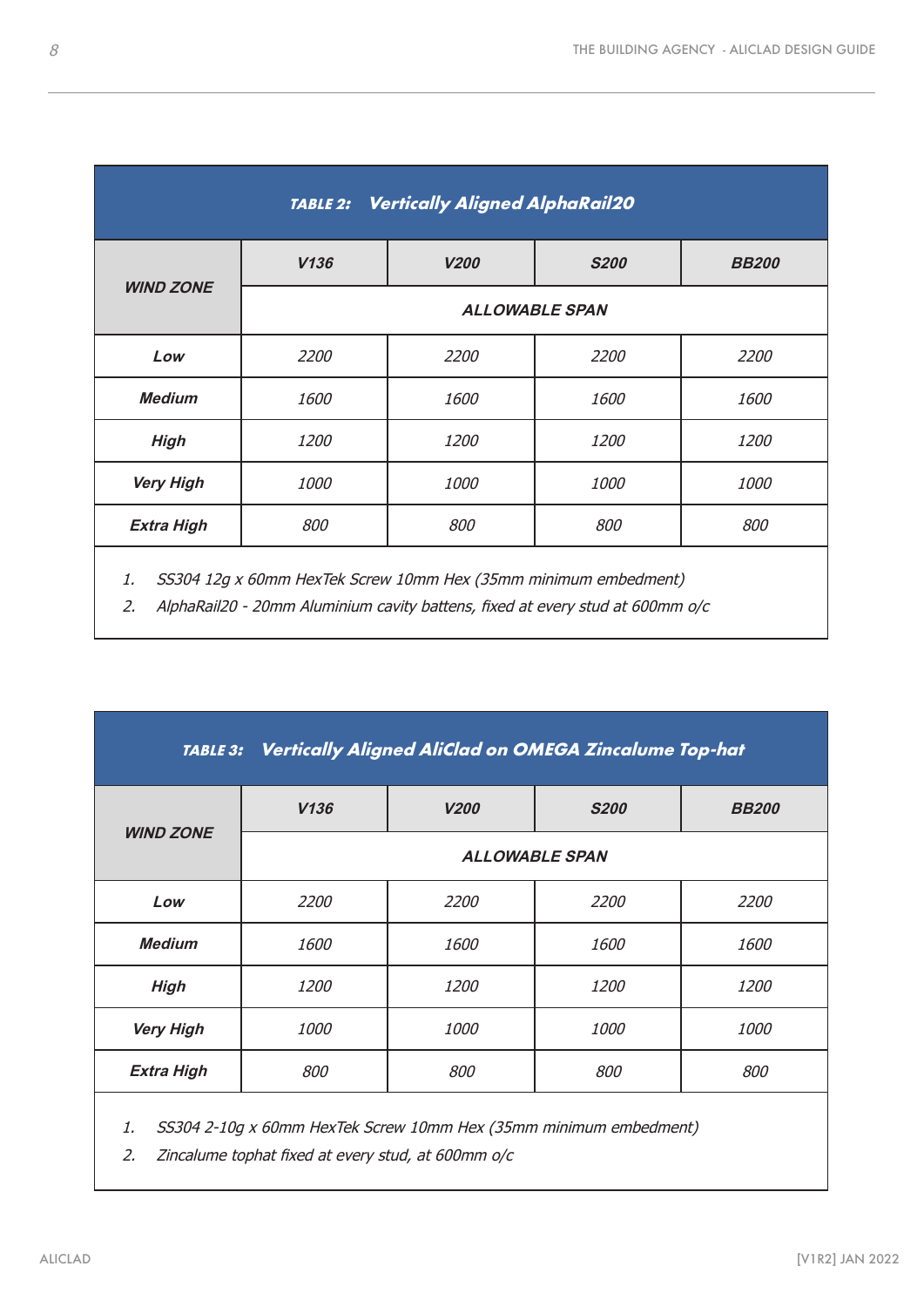| <b>Horizontally Aligned on AlphaRail20</b><br><b>TABLE 4:</b> |      |                       |             |              |  |
|---------------------------------------------------------------|------|-----------------------|-------------|--------------|--|
|                                                               | V136 | <b>V200</b>           | <b>S200</b> | <b>BB200</b> |  |
| <b>WIND ZONE</b>                                              |      | <b>ALLOWABLE SPAN</b> |             |              |  |
| Low                                                           | 1200 | 1200                  | 1200        | 1200         |  |
| <b>Medium</b>                                                 | 900  | 800                   | 800         | 800          |  |
| <b>High</b>                                                   | 600  | 600                   | 600         | 600          |  |
| <b>Very High</b>                                              | 500  | 400                   | 400         | 400          |  |
| <b>Extra High</b>                                             | 400  | 400                   | 400         | 400          |  |
| $\overline{a}$ concerns                                       |      |                       |             |              |  |

1. SS304 10g x 60mm HexTek Screw 10mm Hex (35mm minimum embedment)

2. AlphaRail20 - 20mm Aluminium cavity battens, fixed at every nog, at 800mm o/c

| TABLE 5: Horizontally Aligned AliClad on OMEGA Zincalume Top-hat |            |                       |             |              |  |
|------------------------------------------------------------------|------------|-----------------------|-------------|--------------|--|
| <b>WIND ZONE</b>                                                 | V136       | <b>V200</b>           | <b>S200</b> | <b>BB200</b> |  |
|                                                                  |            | <b>ALLOWABLE SPAN</b> |             |              |  |
| Low                                                              | 1800       | <i>1800</i>           | 1800        | <i>1800</i>  |  |
| <b>Medium</b>                                                    | 1400       | 1400                  | 1400        | <i>1400</i>  |  |
| <b>High</b>                                                      | 1000       | <i>1000</i>           | <i>1000</i> | <i>1000</i>  |  |
| <b>Very High</b>                                                 | <i>800</i> | <i>800</i>            | <i>800</i>  | 800          |  |
| <b>Extra High</b>                                                | <i>600</i> | <i>600</i>            | <i>600</i>  | <i>600</i>   |  |
|                                                                  |            |                       |             |              |  |

1. SS304 2-10g x 60mm HexTek Screw 10mm Hex (35mm minimum embedment)

2. Zincalume tophat fixed at every stud, at 800mm o/c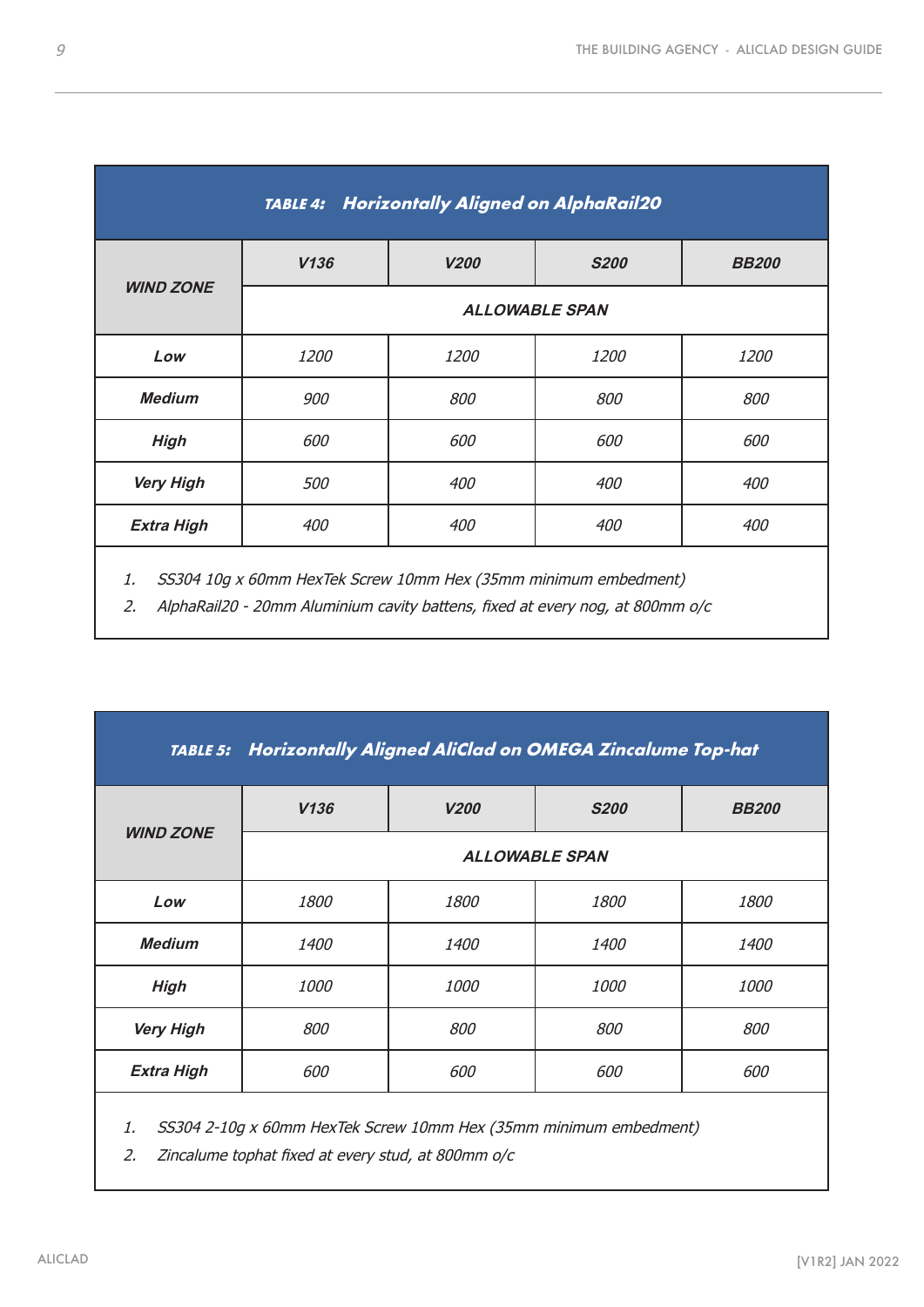#### 8. COATINGS

All exposed surfaces of components are powder coated with a durable and colour fast polyester/epoxy coating to a minimum film thickness of 70 microns.

All coatings used on AliClad components are free of VOC's.

#### Coating Durability

Coatings have an expected life of 50 years without requiring re-coating, with minimal fade or colour change. Three coating types are used on AliClad, depending on chosen colour and finish, and carry the following warranties.

| Duratec  | 25 years |
|----------|----------|
| Interpon | 25 years |
| Metwood  | 25 years |

## 9. SUPPORTING STRUCTURES

#### Timber Framing

Must comply with relevant New Zealand Building Code requirements and NZ Standards.

Timber supporting structures must meet the requirements of NZS 3604 or be specifically engineered by a suitably qualified professional. Stud spacings are a maximum of 600mm centres and nogs/dwangs at 800mm centres.

#### Steel Framing

To conform with:

- Nash Standard -Part 1 2016 Design Criteria - Alternative Solution.
- Nash Standard Part 2 2019 Light Steel Framed Buildings
- Nash Building Envelope Solution 2019
- Steel framing must include a suitable thermal break between the framing and the batten.

## 10. RIGID AIR BARRIER AND WALL UNDERLAY

#### Rigid Air Barriers

Rigid air barriers are required for wind zones over Very High (50 M/sec. including situations that require Specific Engineered Design (SED) Rigid air barriers are commonly used in all wind zones to achieve best performance and quicker close-in.

It is recommended that KALSI Rigid Backer, is used to complete the full "system" approach to the external envelope.

Other rigid air barriers must meet the requirements of the NZBC Acceptable solutions E2/AS1 Table 23 and be tested to the appropriate wind pressure zones.

#### Flexible Wall Underlay

Wall Underlay must comply with the NZBC Acceptable Solutions E2/AS1 Table 23 for breathable wall underlays. The Underlay must be fixed in accordance with the underlay manufacturers specific fixing instructions and any special guidance noted in this publication.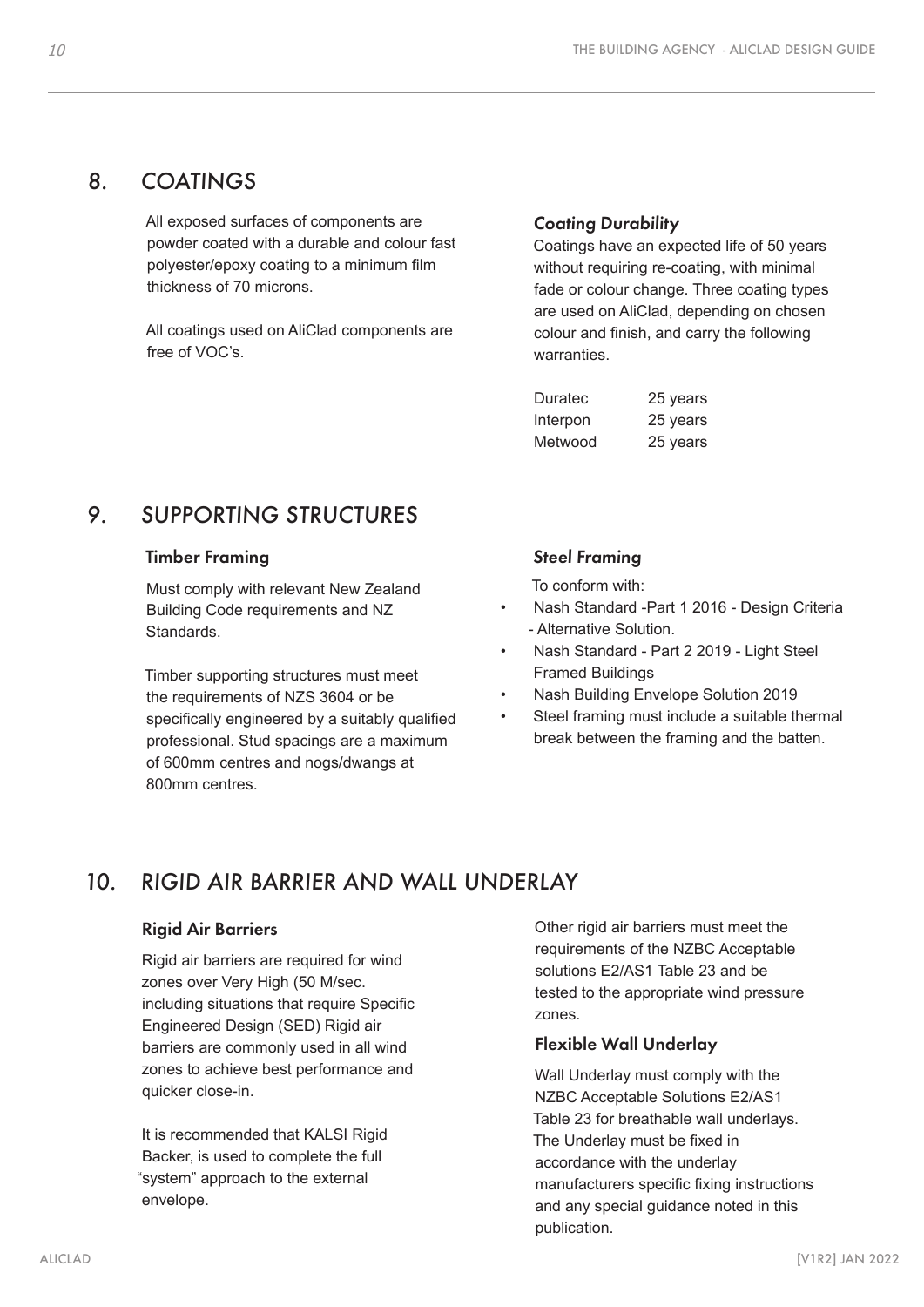#### <span id="page-10-0"></span>11. FASTENINGS

Fixings of sub-structure battens and cladding must adhere to E2/AS2 Tables 20, 21, and/or BRANZ BU519 for material compatibility and regional durability selections.

The minimum fastener durability requirement for fasteners is for CL4 HDG.

## 12. EXPOSURE ZONES

The AliClad system is suitable for all exposure zones as per NZS 3604 and NZBC Clause Zones B and C in accordance with the specifications contained within this publication Zone D and Micro-climates by consultation with The Building Agency.

## 13. STORAGE AND HANDLING

AliClad components are supplied as a prefinished product and must be treated as such to avoid damage both prior to installation and during installation.

The product must be inspected on delivery and any damage noted and reported immediately.

Components should be stored in a dry environment and clear of high foot and vehicle traffic or where construction work may damage the product.

The components should be stored off the floor or ground on level supports spaced at no more than 600mm apart.

All exposed surfaces are covered in a protective plastic film to assist in protecting the finished product. The film should be left on for as long as practical during construction. Ideally when all on site works are complete. In the case two or more stories the film should be removed as the scaffold is dismantled.

#### 14 CARF

The coated surfaces of the AliClad components are hard-wearing and durable but for best looks and durability the system needs a regular maintenance plan.

Surfaces should be washed at least once a year using a soft brush with water and mild detergent. Solvents or scouring cleaners should not be used.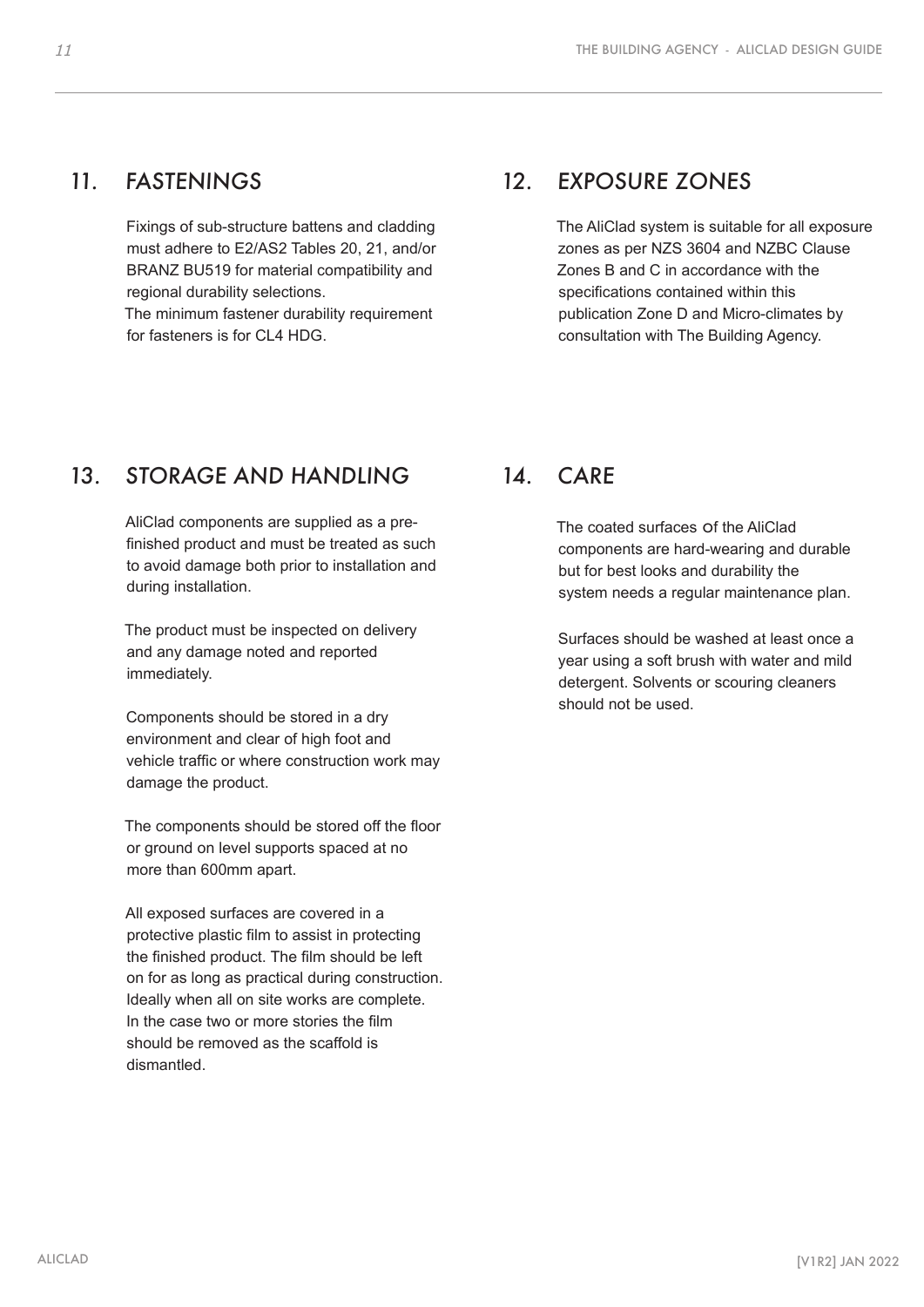#### <span id="page-11-0"></span>15. WARRANTY

Provided that the structure has been designed by an appropriately qualified professional and installed by a Licensed Building Practitioner in accordance with this AliClad Installation Guide and within the provisions of the full AliClad warranty statement, the AliClad cladding weatherboards and AlphaRail support structure carries a warranty of 120 years.

The coating, under the same provisions, is guaranteed is as stated In the coatings section for Coating Durability

The full AliClad Warranty statement is available on the Building Agency web site or by contacting The Building Agency.

#### 16. PROFILES

AliClad is available in two stylish profiles with five options to mix and match aesthetic or size. All of which can be used in either vertical or horizontal orientation. Profiles are available in 5.8 metres.

## 17. TYPICAL DETAILS

\* Request a full set of typical details or refer to our website at www.buildingagency.co.nz.